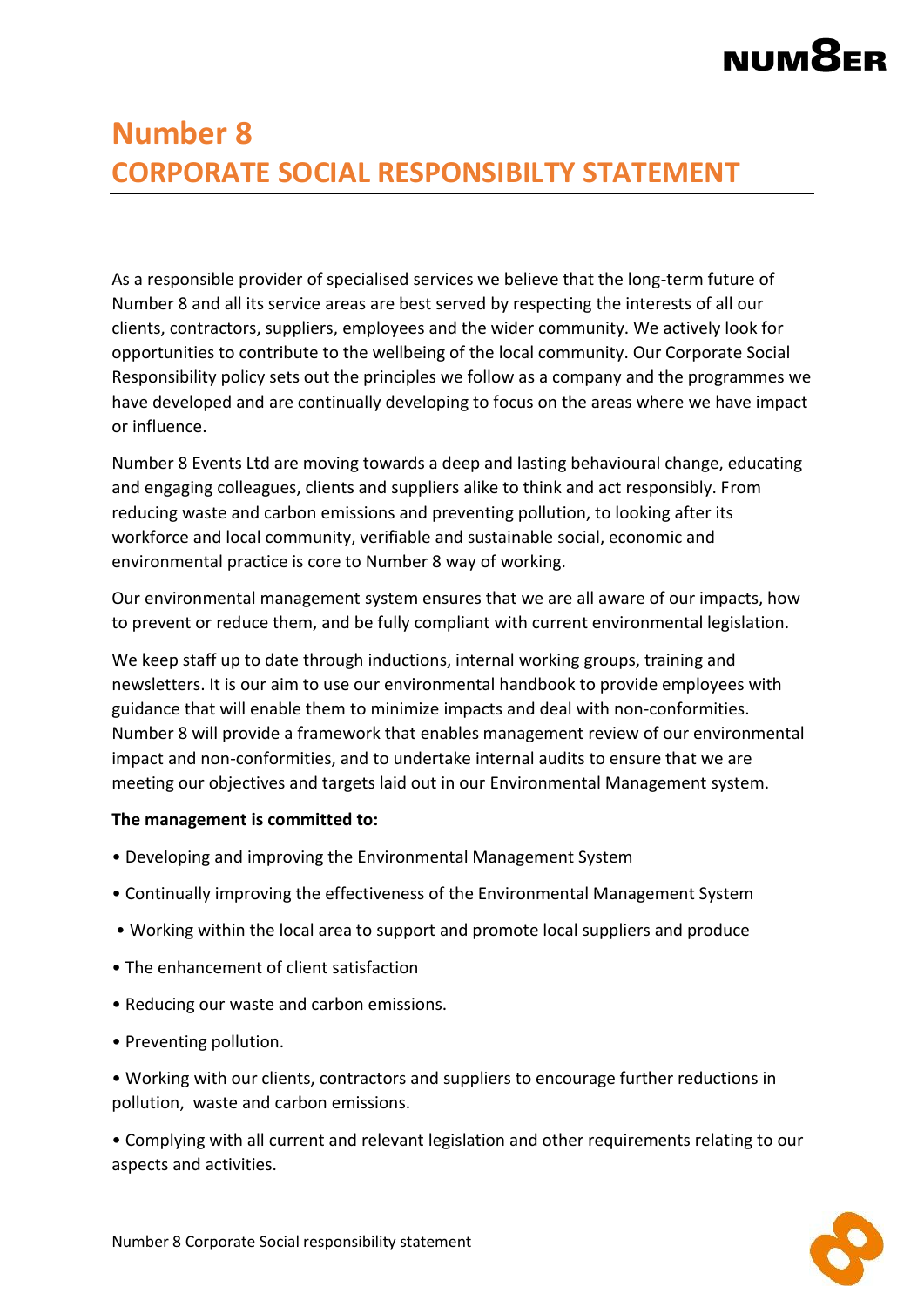# NUM<sup>8</sup>

#### **The management has a continuing commitment to:**

- Ensure that client needs and expectations are determined and fulfilled with the aim of achieving client satisfaction
- Educating employees, contractors and suppliers to ensure full compliance with our Environmental Management System
- Identifying our environmental impacts and addressing them according to the procedures set out in the Environmental Management System
- Ensure that the Management Reviews set and review the environmental objectives and report on the Internal Audit program as a means of monitoring and measuring processes and the effectiveness of the Environmental Management System

All personnel understand the requirements of this Environmental Policy and abide with the contents of the Environmental Handbook in which the structure of the Environmental Management System is explained. Copies of the Handbook are readily available to all employees and copies of Management Review minutes provided to those whose role and responsibilities require access. Through regular review, Number 8 monitors its performance and implements improvements where necessary ensuring continual suitability.

#### **OUR PRINCIPLES**

#### Our basic standards of conduct

We will conduct all of our business with openness and integrity. We will not make promises on things we can't deliver. We will not offer, give, seek or receive, either directly or indirectly, incentives or other improper advantages for business or financial gain and no employee may offer, seek, give or receive any gift or payment which is, or could be, construed as such, this forms part of all our employee contracts. We also have our Anti-Bribery policy that provides more information on our stance in this matter.

#### Honesty and accountability

We will communicate our policies, procedures, objectives and performance openly and honestly to our clients, partners, suppliers and employees.

#### Respect

The business, and its employees, will work within a robust environment of mutual trust and respect. This includes, but is not limited to, respect for colleagues, contractors, suppliers and clients.

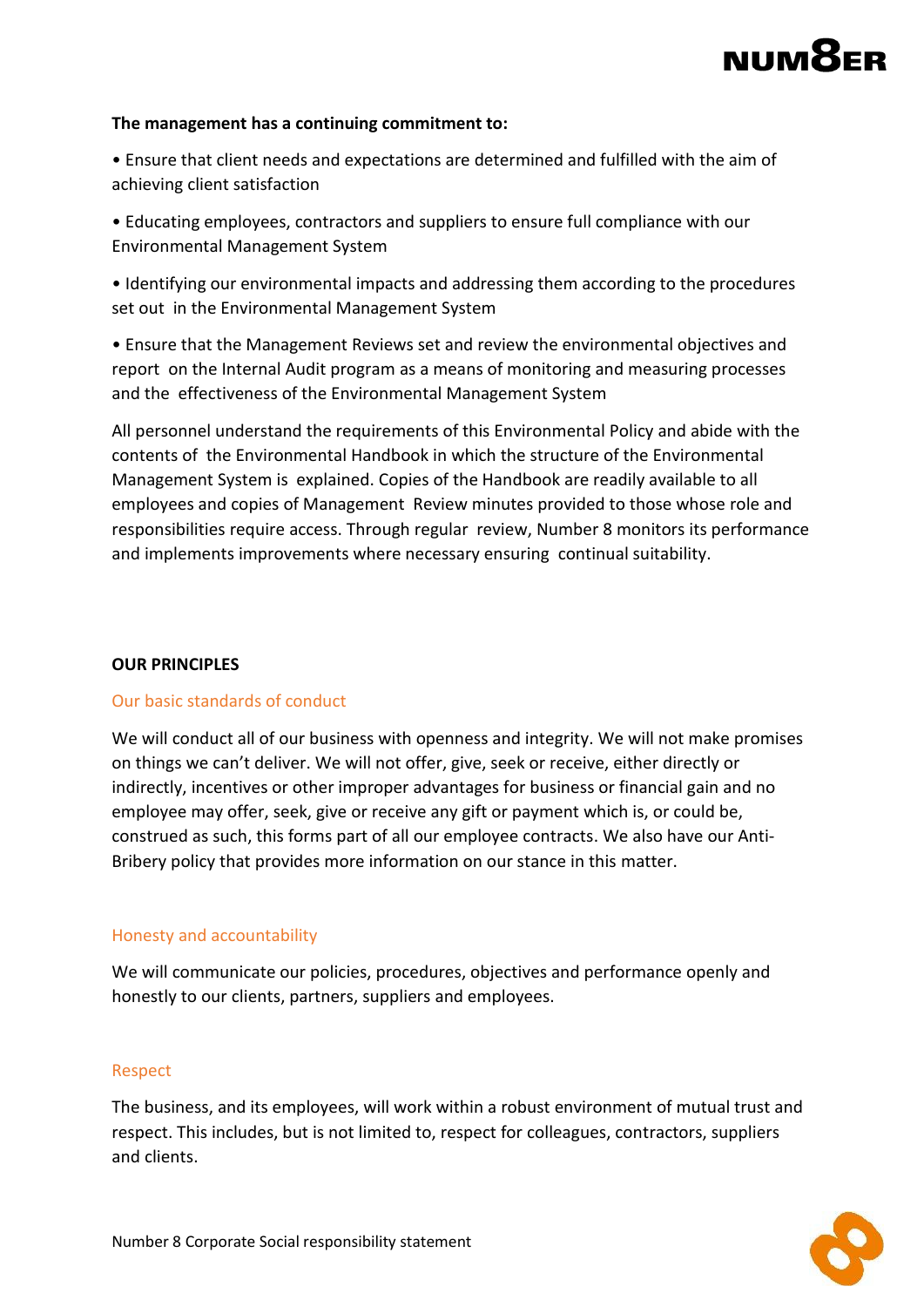## **NUMP**

#### Sustainable progress

We are committed to improving our performance. We will take into account technical developments, changing scientific evidence, costs and client concerns and expectations in the development and implementation of all new social and environmental policies and procedures.

#### Demonstrable compliance

As a minimum, we will meet or exceed all relevant legislation. Where no legislation exists we will seek to develop and implement our own appropriate standards.

#### Investment in Employees

We know that our employees are our greatest asset. We strive to be a responsible employer by creating an environment that gives employees the desire and ability to succeed. We place great importance on personal and professional development and we are eager to provide employees with the tools to succeed.

#### **PROGRAMMES**

#### **Environment**

We will take all reasonable steps to manage our business and workings so as to minimise our environmental impact and to promote good environmental practice, wherever possible. We will set and follow high standards in energy efficiency and safety. We will continue to promote responsible and sustainable methods of energy efficiency; and review regularly our business practices and performance to identify how we can improve our energy efficiency, minimise packaging and reduce water usage, waste disposal and air emissions.

#### Relationships

We will conduct all of our business relationships with integrity and courtesy. We are committed to offering our clients, suppliers and contractors the highest possible standards of service. Our aim is to build long-term relationships with all of our business partners and clients.

#### **Communities**

We will build relationships with our clients, suppliers and the local community and consider our impact on the local community. Our chosen charity partner is Diabetes UK. Number 8 events ltd is committed to raising as much money for this charity as possible.